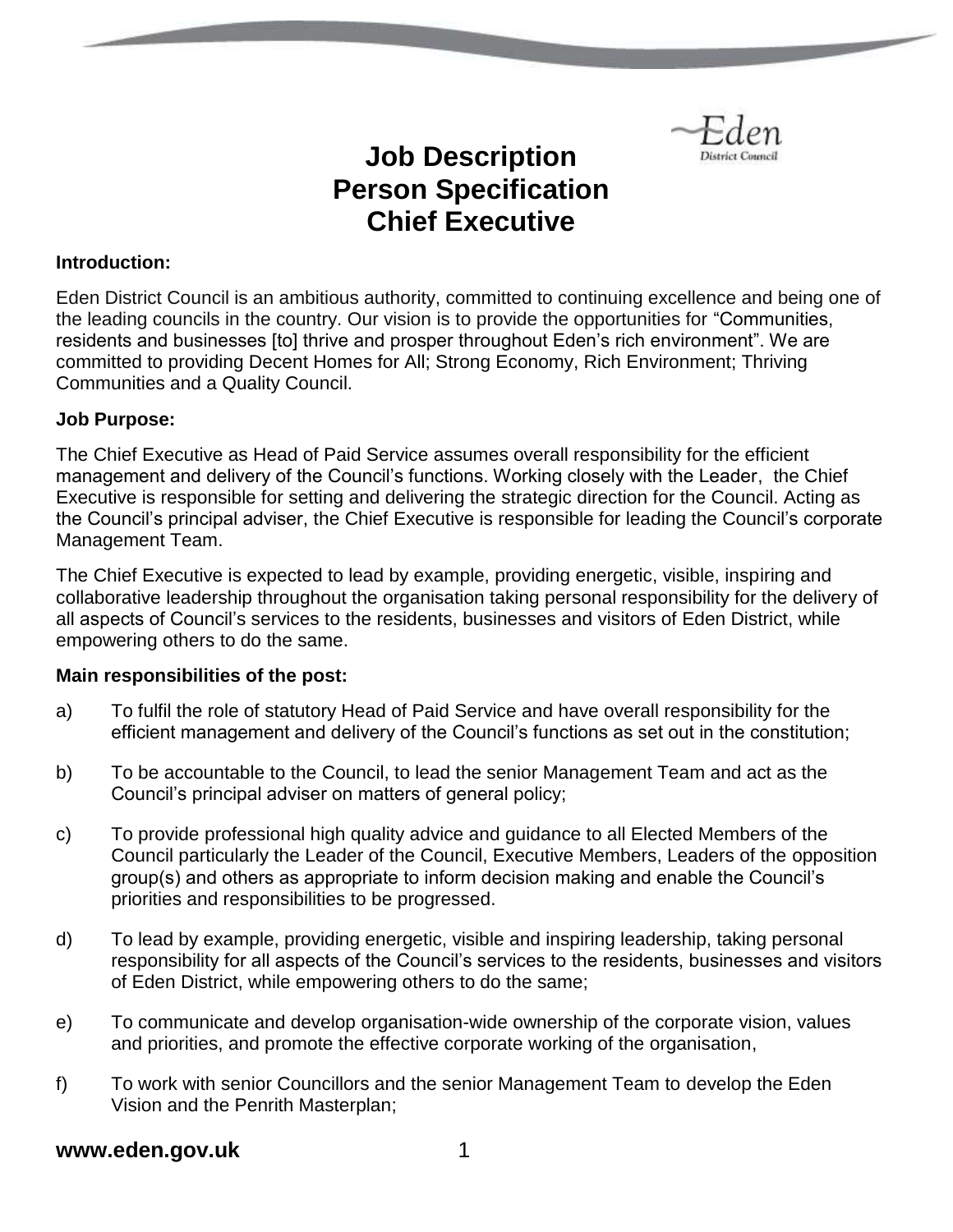- g) To actively develop a culture of collaborative leadership across the wider Management Team and promote a positive outward facing culture of high performing, customer focused service delivery;
- h) To promote a culture of commercial thinking and innovation, identifying opportunities for income generation and of continuous improvement to deliver maximum efficiencies.
- i) To support effective medium/long term financial planning and continued strong financial management, ensuring that the Council's financial systems and affairs continue to be managed to a high standard and its statutory obligations are met.
- j) To lead the Council's external engagement with key strategic stakeholders, ensuring the council is represented externally and to promote and present a positive image of Eden District Council;
- k) To develop and promote strong partnership working arrangements with other public sector bodies and agencies at both local and national level including government departments, Parish, and Town councils, residents, local businesses and the voluntary/community sectors to secure community cohesion and the social, environmental and economic well-being of the area.
- l) To attend meetings of the Council, Executive, Committees, Special Interest Groups and outside bodies as appropriate.
- m) As a local authority employee there is a requirement to respond to and to assist with the management of an emergency incident as defined by the Civil Contingencies Act 2004. Responsibility for specific emergency response roles is detailed in the Eden District Council's Emergency Plan. These exceptional circumstances could be within or outside of normal working hours. This postholder is the strategic lead on all emergency planning issues ensuring that the Council's legal duties are discharged and the Council plays an active role in protecting the local community. The role will include participating in training and responding to an emergency when declared.
- n) To keep abreast of economic, legislative and social development affecting Local Government;
- o) To actively promote equality and inclusion and the elimination of discrimination at all levels of service delivery and employment.
- p) To ensure that risks associated with Council services as a whole are effectively managed and mitigated effectively, including the risk of fraud and corruption, protection of data and business continuity;
- q) It is the duty of every post holder while at work to take reasonable care for the health and safety of him/herself or any other person who may be affected by his/her acts or omissions at work. No person shall intentionally or recklessly interfere with or misuse anything provided in the interests of health, safety or welfare in pursuance of any of the relevant statutory provisions. The post holder is accountable for promoting safe working practices and ensuring statutory provisions are complied with.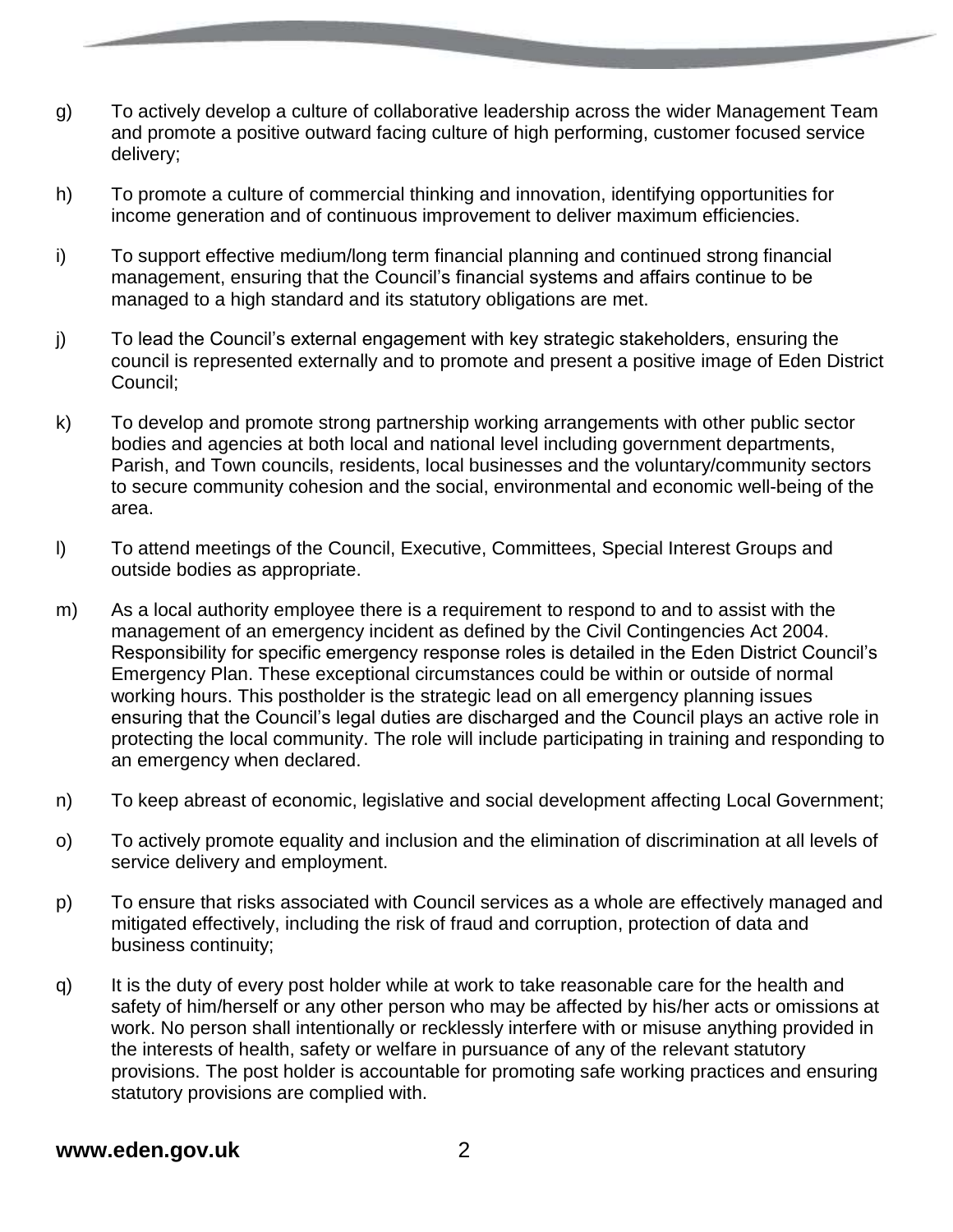- r) Every post holder has a general duty to have regard to the need to safeguard and promote the welfare of children, young people and adults at risk. This post has specific safeguarding duties in being accountable for the adherence of the organisation to safeguarding policies for these groups.
- s) Every post holder has a general duty to ensure that data used is accurately recorded and collected and should be aware of general data protection regulations (GDPR) and requirements. This post holder is responsible for the promotion of responsible use of data and adherence of the organisation to the relevant policies.
- t) The duties and responsibilities highlighted in this job description are indicative and may vary over time. Post holders are expected to undertake other duties and responsibilities relevant to the nature, level and scope of the post and the grade has been established on this basis.

# **Transport Requirements:**

The post requires the individual to have regular access to a vehicle to enable them to travel within/outside the district to carry out their duties. Duties may include attending meetings, different work locations, conducting site and other visits and transporting heavy/bulky equipment or materials for business purposes as and when required. This post currently is currently designated as a Casual Car User post. The car user status of any post is reviewed periodically (generally every three years).

#### **Working Patterns:**

Hours are generally worked during normal office hours and subject to the Council's Flexible Working scheme, by agreement. There is a requirement to attend evening meetings on a regular basis and weekend meetings on an occasional basis. The post holder is required to be contactable outside of normal working hours. The postholder will be required to provide visible leadership in emergency situations including attending and participating in multi-agency meetings and media briefings as required in and out of hours.

# **Political restrictions:**

This post is deemed to be a politically restricted post.

# **Criminal Records Check:**

This post is subject to an enhanced criminal records check in accordance with the Council's Employment Screening procedure.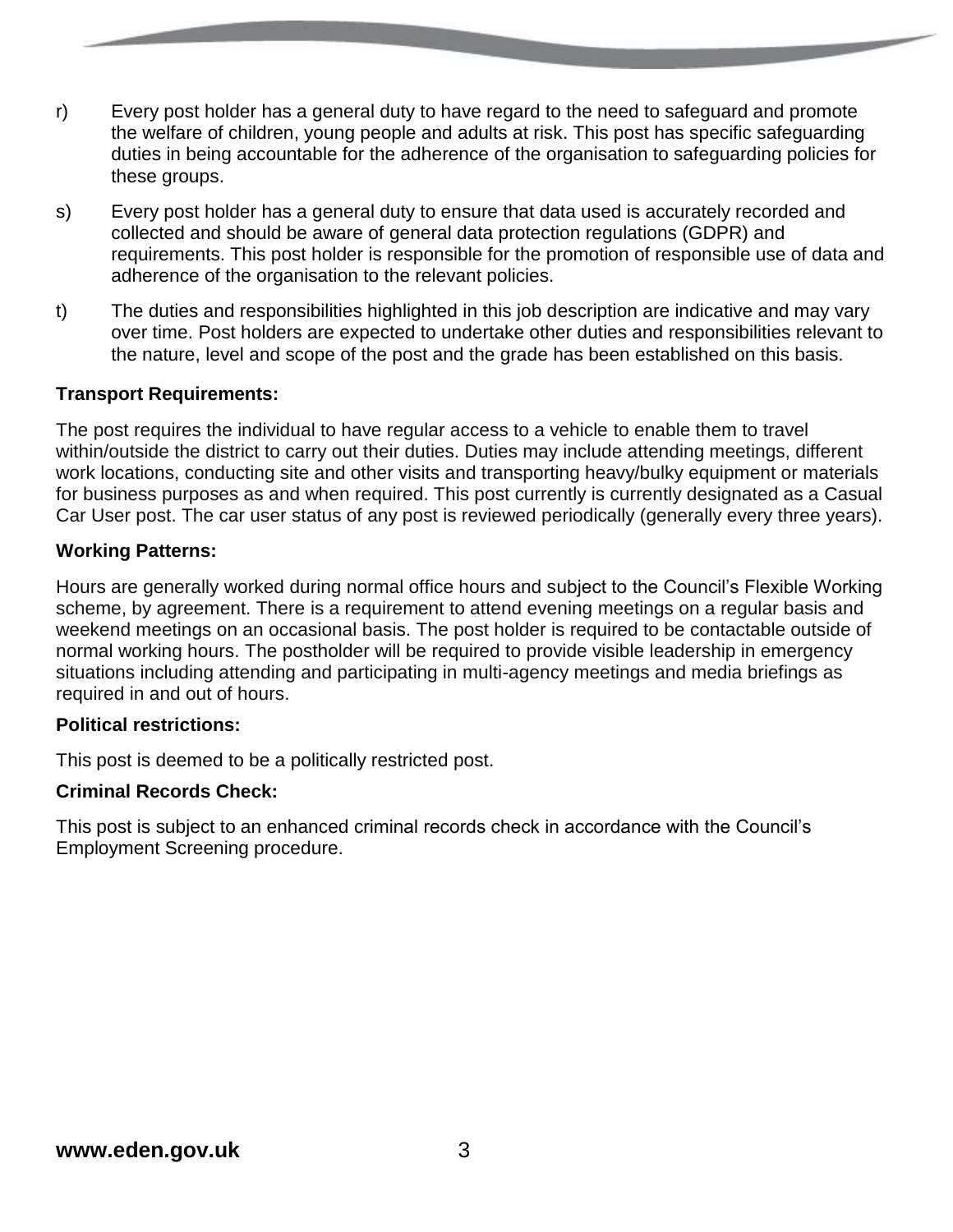

# **Person Specification**

#### **Qualifications and Practical Knowledge**

Educated to a degree level or with a full relevant professional qualification or equivalent experience demonstrating a comparable level of attainment.

Evidence of continued professional development.

An understanding of the statutory role of local authorities and Head of Paid Service, and of national and regional policy issues which relate to local government and experience of developing strategies and solutions to address these effectively.

Sound knowledge of the demographics of both the District and County with a good understanding of rurality / sparcity and the challenges which come with that.

An understanding and knowledge of the role of Elected Members.

Demonstrable knowledge of corporate issues and understanding of service issues affecting local government.

A clear understanding of local government finance and funding streams with experience of preparing, managing and controlling complex or large budgets and of the deployment of resources to achieve corporate objectives.

Strategic understanding of the role of new technology and how it can shape services.

Knowledge and understanding of local authority safeguarding duties and responsibilities.

Knowledge and understanding of Health and Safety legislation

#### **Experience**

An experienced, engaging and visible senior leader with a track record of consistent achievement.

Sound experience of leading and motivating a team of senior professional managerial staff to a high level of achievement.

A strategic thinker with experience of strategic policy formulation.

Proven track record of working successfully at all levels with a wide range of individuals from all backgrounds and building strong relationships such as with government departments, public agencies, private sector, voluntary bodies and statutory and non-statutory bodies.

Experience of leading cultural and organizational change and negotiating with staff and trade unions to deliver strategic priorities.

Experience of shared services and other deliver models.